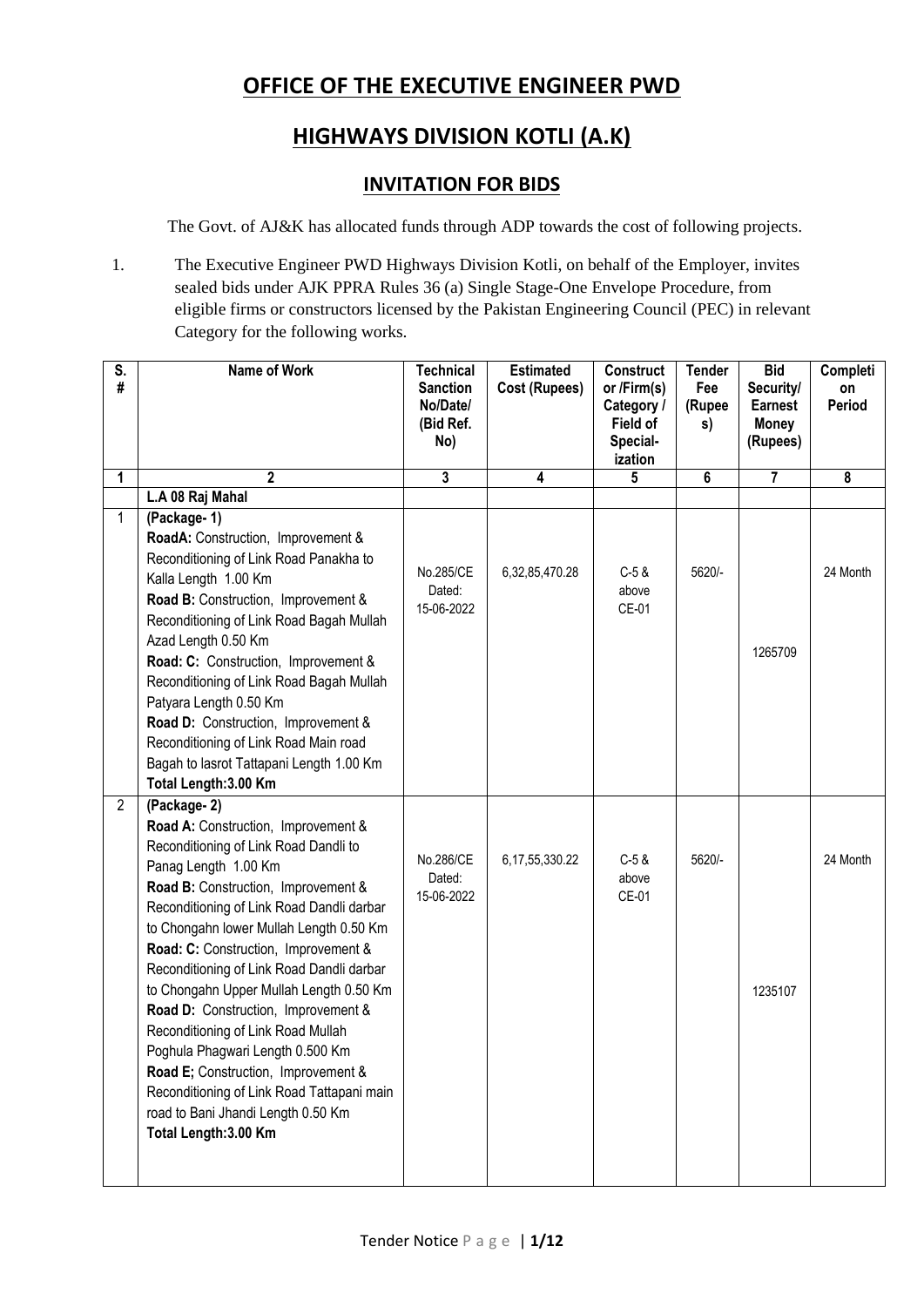| 3 | (Package-3)                                |                      |                |            |        |         |          |
|---|--------------------------------------------|----------------------|----------------|------------|--------|---------|----------|
|   | Road A: Construction, Improvement &        |                      |                |            |        |         |          |
|   | Reconditioning of Link Road Akali to       |                      |                |            |        |         |          |
|   | Batklah Length 0.50 Km                     | No.287/CE            | 6,27,36,232.74 | $C-5$ &    | 5620/- |         | 24 Month |
|   | Road B: Construction, Improvement &        | Dated:               |                | above      |        |         |          |
|   | Reconditioning of Link Road Jhaar          | 15-06-2022           |                | CE-01      |        |         |          |
|   | Muhallah Janjora Length 0.50 Km            |                      |                |            |        |         |          |
|   |                                            |                      |                |            |        | 1254725 |          |
|   | Road: C: Construction, Improvement &       |                      |                |            |        |         |          |
|   | Reconditioning of Link Road Chahtraryan    |                      |                |            |        |         |          |
|   | Dhanwan Length 1.00 Km                     |                      |                |            |        |         |          |
|   | Road D: Construction, Improvement &        |                      |                |            |        |         |          |
|   | Reconditioning of Link Road Main road      |                      |                |            |        |         |          |
|   | Dhanwan to PanahLength 1.00 Km             |                      |                |            |        |         |          |
|   | Total Length: 3.00 Km                      |                      |                |            |        |         |          |
| 4 | (Package-4).                               |                      |                |            |        |         |          |
|   | Road A: Construction, Improvement &        |                      |                |            |        |         |          |
|   | Reconditioning of Link Road High School    |                      |                |            |        |         |          |
|   | Maherian to Broghan Length 1.00 Km         | No.288/CE            | 6,28,02,863.69 | $C-5$ &    | 5620/- |         | 24 Month |
|   | Road B: Construction, Improvement &        | Dated:               |                | above      |        |         |          |
|   | Reconditioning of Link Road Phala to       | 15-06-2022           |                | CE-01      |        |         |          |
|   | Sandharah Length 0.50 Km                   |                      |                |            |        |         |          |
|   | Road C: Construction, Improvement &        |                      |                |            |        |         |          |
|   | Reconditioning of Link Road Sandharah      |                      |                |            |        | 1256057 |          |
|   |                                            |                      |                |            |        |         |          |
|   | Bazar to Cantt Mullah Zafar Length 0.50    |                      |                |            |        |         |          |
|   | Km                                         |                      |                |            |        |         |          |
|   | Road D: Construction, Improvement &        |                      |                |            |        |         |          |
|   | Reconditioning of Link Road Hillaan        |                      |                |            |        |         |          |
|   | Chanosh to High School Maherian Length     |                      |                |            |        |         |          |
|   | 1.00 Km                                    |                      |                |            |        |         |          |
|   | Total Length: 3.00 Km                      |                      |                |            |        |         |          |
| 5 | $(Package-5)$ .                            |                      |                |            |        |         |          |
|   | Road A: Construction, Improvement &        |                      |                |            |        |         |          |
|   | Reconditioning of Link Road Mohar to       |                      |                |            |        |         |          |
|   | Upper Mohar Length 0.50 Km                 | No.289/CE            | 6,46,22,871.04 | C-5& above | 5620/- |         | 24 Month |
|   | Road B: Construction, Improvement &        | Dated:<br>15-06-2022 |                | CE-01      |        |         |          |
|   | Reconditioning of Link Road High School    |                      |                |            |        |         |          |
|   | Narali to Mullah Narali Length 0.50 Km     |                      |                |            |        |         |          |
|   | Road C: Construction, Improvement &        |                      |                |            |        |         |          |
|   | Reconditioning of Link Road Charnari to    |                      |                |            |        | 1292457 |          |
|   | Goi Length 0.50 Km                         |                      |                |            |        |         |          |
|   | Road D: Construction, Improvement &        |                      |                |            |        |         |          |
|   | Reconditioning of Link Road Makrali to     |                      |                |            |        |         |          |
|   | Retter Makrali Length 0.50 Km              |                      |                |            |        |         |          |
|   | Road E: Construction, Improvement &        |                      |                |            |        |         |          |
|   | Reconditioning of Link Road Kakrai Baglah  |                      |                |            |        |         |          |
|   | Length 1.00 Km                             |                      |                |            |        |         |          |
|   | Total Length: 3.00 Km                      |                      |                |            |        |         |          |
| 6 | (Package-6).                               |                      |                |            |        |         |          |
|   |                                            |                      |                |            |        |         |          |
|   | Road A: Reconditioning of Existing link    |                      |                |            |        |         |          |
|   | road Phagwari to Guni Samrore road         | No.290/CE            | 8,54,75,831.04 | $C-4$ &    | 5620/- |         | 24 Month |
|   | Length 1.00 Km                             | Dated:               |                | above      |        | 1709517 |          |
|   | Road B: Reconditioning of Existing link    | 15-06-2022           |                | CE-01      |        |         |          |
|   | road Tatta Pani Main road to Janjora Gruhd |                      |                |            |        |         |          |
|   | road Length 1.50 Km                        |                      |                |            |        |         |          |
|   | Road C: Reconditioning of Existing link    |                      |                |            |        |         |          |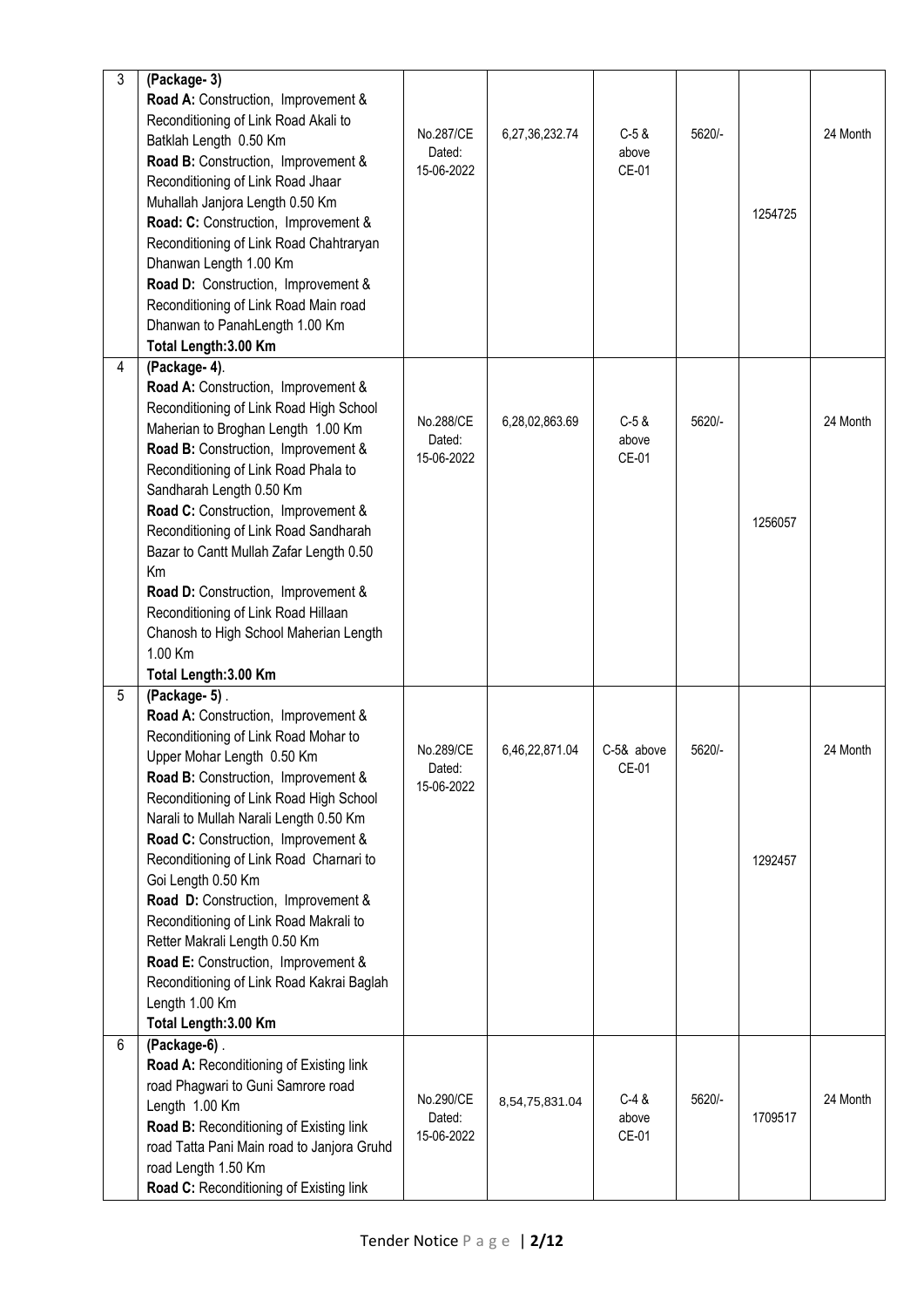|                | road Nakyal Main road to Qamroti road         |                     |                |                |        |         |          |
|----------------|-----------------------------------------------|---------------------|----------------|----------------|--------|---------|----------|
|                | Length 1.50 Km                                |                     |                |                |        |         |          |
|                | Road: D: Reconditioning of Existing link      |                     |                |                |        |         |          |
|                | road Main Road Gawan to Dongla Gawan          |                     |                |                |        |         |          |
|                | road Length 1.00 Km                           |                     |                |                |        |         |          |
|                | Total Length: 5.00 Km                         |                     |                |                |        |         |          |
|                |                                               |                     |                |                |        |         |          |
|                | L.A 09 Nakyal                                 |                     |                |                |        |         |          |
| $\overline{7}$ | (Package-1).                                  |                     |                |                |        |         |          |
|                | Road A: Construction, Improvement &           | No.291/CE<br>Dated: | 6,28,90,627.86 |                |        |         |          |
|                | Reconditioning of link road Tilanwali to Dosi | 15-06-2022          |                | $C-5$ &        | 5620/- |         | 24 Month |
|                | Dharha Length 0.75 Km                         |                     |                | above          |        |         |          |
|                | Road B: Construction, Improvement &           |                     |                | CE-01          |        |         |          |
|                | Reconditioning of link road Halipad to High   |                     |                |                |        |         |          |
|                | School Dahri Length 1.0 0 Km                  |                     |                |                |        | 1257813 |          |
|                | Road C: Construction, Improvement &           |                     |                |                |        |         |          |
|                | Reconditioning of link road Upper Kot to      |                     |                |                |        |         |          |
|                | Primary School Dothela Length 0.50 Km         |                     |                |                |        |         |          |
|                | Road D: Construction, Improvement &           |                     |                |                |        |         |          |
|                | Reconditioning of link road Road Dachan       |                     |                |                |        |         |          |
|                | Saloon Length 0.75 Km                         |                     |                |                |        |         |          |
|                | Total Length: 3.00 Km                         |                     |                |                |        |         |          |
| 8              | (Package-2)                                   |                     |                |                |        |         |          |
|                | Road A: Construction, Improvement &           |                     |                |                |        |         |          |
|                | Reconditioning of link road Nakhnal to        |                     |                |                |        |         |          |
|                | Sandwal Length 0.75 Km                        | No.292/CE           | 6,29,62,343.23 | $C-5$ &        | 5620/- |         | 24 Month |
|                | Road B: Construction, Improvement &           | Dated:              |                | above<br>CE-01 |        |         |          |
|                | Reconditioning of link road Nakhnal to        | 15-06-2022          |                |                |        |         |          |
|                | Kharyari Length 0.75 Km                       |                     |                |                |        |         |          |
|                | Road C: Construction, Improvement Mett:       |                     |                |                |        | 1259247 |          |
|                | & Black Topping of link road Keteri to Gala   |                     |                |                |        |         |          |
|                | Gujran Length 0.75 Km                         |                     |                |                |        |         |          |
|                | Road D: Construction, Improvement &           |                     |                |                |        |         |          |
|                | Reconditioning of link road Nara Gali to      |                     |                |                |        |         |          |
|                |                                               |                     |                |                |        |         |          |
|                | Dothela Length 0.75 Km                        |                     |                |                |        |         |          |
|                | Total Length: 3.00 Km                         |                     |                |                |        |         |          |
| 9              | (Package-3)                                   |                     |                |                |        |         |          |
|                | Road A: Construction, Improvement &           |                     |                |                |        |         |          |
|                | Reconditioning of link road Mohra to Hatli    | No.293/CE           | 6,77,00,534.00 | $C-4$ &        | 5620/- |         | 24 Month |
|                | Darmna Length 0.75 Km                         | Dated:              |                | above          |        |         |          |
|                | Road B: Construction, Improvement &           | 15-06-2022          |                | CE-01          |        |         |          |
|                | Reconditioning of link road Pir Kalanger to   |                     |                |                |        |         |          |
|                | Hatli Darmna Length 0.75 Km                   |                     |                |                |        |         |          |
|                | Road C: Construction, Improvement &           |                     |                |                |        |         |          |
|                | Reconditioning of Main road Dabsi to          |                     |                |                |        |         |          |
|                | Mohallah Doctor Imtaiz Length 0.50 Km         |                     |                |                |        | 1354011 |          |
|                | Road: D Construction, Improvement &           |                     |                |                |        |         |          |
|                | Reconditioning of Main road Dabsi to          |                     |                |                |        |         |          |
|                | Mohallah Professor Imtaiz Length 0.50 Km      |                     |                |                |        |         |          |
|                | Road E: Construction, Improvement &           |                     |                |                |        |         |          |
|                | Reconditioning of link road Road Basali       |                     |                |                |        |         |          |
|                | Turkundi Length 0.50 Km                       |                     |                |                |        |         |          |
|                | Total Length: 3.00 Km                         |                     |                |                |        |         |          |
|                |                                               |                     |                |                |        |         |          |
|                |                                               |                     |                |                |        |         |          |
|                |                                               |                     |                |                |        |         |          |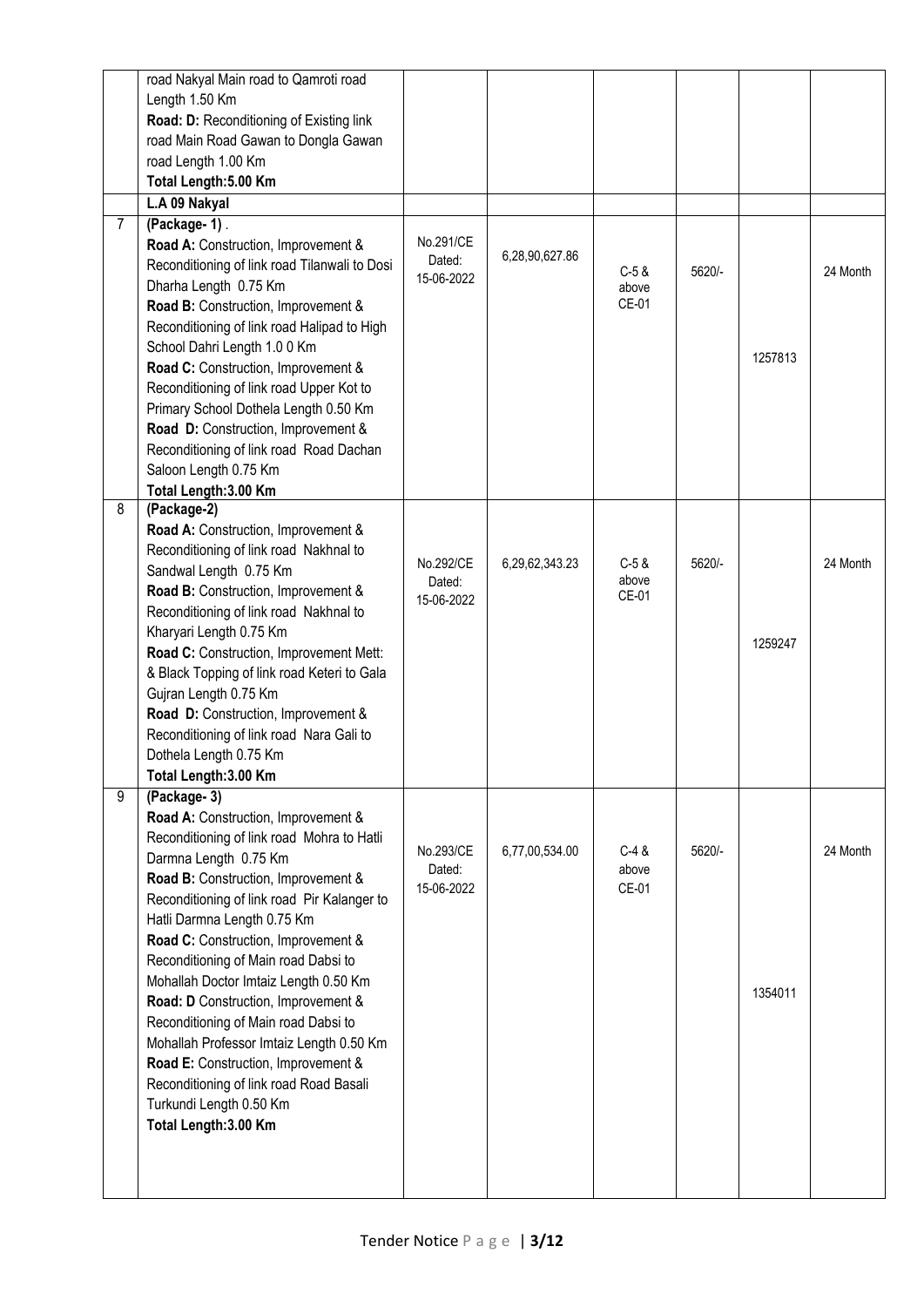| 10 | (Package-4)                                                                        |                      |                |                |        |         |          |
|----|------------------------------------------------------------------------------------|----------------------|----------------|----------------|--------|---------|----------|
|    | Road A: Construction, Improvement &                                                |                      |                |                |        |         |          |
|    | Reconditioning of link road Peerkalinger                                           | No.294/CE            | 6,62,44,489.46 | $C-4$ &        | 5620/- |         | 24 Month |
|    | Main Road to Gair Bandian Length 1.00                                              | Dated:               |                | above          |        |         |          |
|    | Km                                                                                 | 15-06-2022           |                | CE-01          |        |         |          |
|    | Road B: Construction, Improvement &                                                |                      |                |                |        |         |          |
|    | Reconditioning of link road Jabrian Khad                                           |                      |                |                |        |         |          |
|    | Gujran Length 0.50 Km                                                              |                      |                |                |        | 1324890 |          |
|    | Road C: Construction, Improvement &                                                |                      |                |                |        |         |          |
|    | Reconditioning of link road Sakoni to Ranjli                                       |                      |                |                |        |         |          |
|    | Mandhetar Length 0.75 Km<br>Road D: Construction, Improvement &                    |                      |                |                |        |         |          |
|    | Reconditioning of link road Road Gai                                               |                      |                |                |        |         |          |
|    | Turkundi Length 0.75 Km                                                            |                      |                |                |        |         |          |
|    | Total Length: 3.00 Km                                                              |                      |                |                |        |         |          |
| 11 | (Package- 5)                                                                       |                      |                |                |        |         |          |
|    | Road A: Construction, Improvement &                                                |                      |                |                |        |         |          |
|    | Reconditioning of link road Aghar Khad                                             |                      |                |                |        |         |          |
|    | Gujran Road Length 0.75 Km                                                         | No.295/CE            | 6,76,27,864.28 | $C-4$ &        | 5620/- |         | 24 Month |
|    | Road B: Construction, Improvement &                                                | Dated:               |                | above          |        |         |          |
|    | Reconditioning of link road Bohail to Bohail                                       | 15-06-2022           |                | CE-01          |        |         |          |
|    | Gali Length 0.75 Km                                                                |                      |                |                |        |         |          |
|    | Road C: Construction, Improvement &                                                |                      |                |                |        | 1352557 |          |
|    | Reconditioning of link road Ghalater Market                                        |                      |                |                |        |         |          |
|    | to Balmi Length 1.00 Km                                                            |                      |                |                |        |         |          |
|    | Road D: Construction, Improvement &                                                |                      |                |                |        |         |          |
|    | Reconditioning of link road Nara to Boys                                           |                      |                |                |        |         |          |
|    | High School Khad GujranLength0.50 Km                                               |                      |                |                |        |         |          |
|    | Total Length: 3.00 Km                                                              |                      |                |                |        |         |          |
| 12 | (Package- 6)                                                                       |                      |                |                |        |         |          |
|    | Road A: Reconditioning of Existing link                                            |                      |                |                |        |         |          |
|    | road Dangali to Nakhnal Kateri Length 1.50                                         | No.296/CE            | 8,31,40,971.48 | $C-4$ &        | 5620/- |         | 24 Month |
|    | Km                                                                                 | Dated:               |                | above          |        |         |          |
|    | <b>Road B: Reconditioning of Existing link</b>                                     | 15-06-2022           |                | CE-01          |        |         |          |
|    | road Saloon (Sanali to Saloon) Length 1.50                                         |                      |                |                |        |         |          |
|    | Km                                                                                 |                      |                |                |        | 1662819 |          |
|    | Road C: Reconditioning of Existing link<br>road Mohra Bazar to Dahroti Length 1.00 |                      |                |                |        |         |          |
|    | Km                                                                                 |                      |                |                |        |         |          |
|    | Road D: Reconditioning of Existing link                                            |                      |                |                |        |         |          |
|    | road Pir Kalinjar road (Jair Mahal to Marg)                                        |                      |                |                |        |         |          |
|    | Length 1.00 Km                                                                     |                      |                |                |        |         |          |
|    | Total Length: 5.00 Km                                                              |                      |                |                |        |         |          |
|    | L.A 10 Kotli City                                                                  |                      |                |                |        |         |          |
| 13 | (Package-1)                                                                        |                      |                |                |        |         |          |
|    | Road A: Construction, Improvement &                                                |                      |                |                |        |         |          |
|    | Reconditioning of Link Road Main Road To                                           |                      |                |                |        |         |          |
|    | Dawaita To Bandyan Length 0.75 Km                                                  | No.297/CE            | 6,33,42,568.96 | $C-5$ &        | 5620/- |         | 24 Month |
|    | Road B: Construction, Improvement &                                                | Dated:<br>15-06-2022 |                | above<br>CE-01 |        |         |          |
|    | Reconditioning of Link Road Road                                                   |                      |                |                |        | 1266851 |          |
|    | Mansooh To Khadyan Length 0.75 Km                                                  |                      |                |                |        |         |          |
|    | Road C: Construction, Improvement &                                                |                      |                |                |        |         |          |
|    | Reconditioning of Link Road Road Tasyala                                           |                      |                |                |        |         |          |
|    | To Mankal Length 0.50 Km                                                           |                      |                |                |        |         |          |
|    | Road D: Construction, Improvement &                                                |                      |                |                |        |         |          |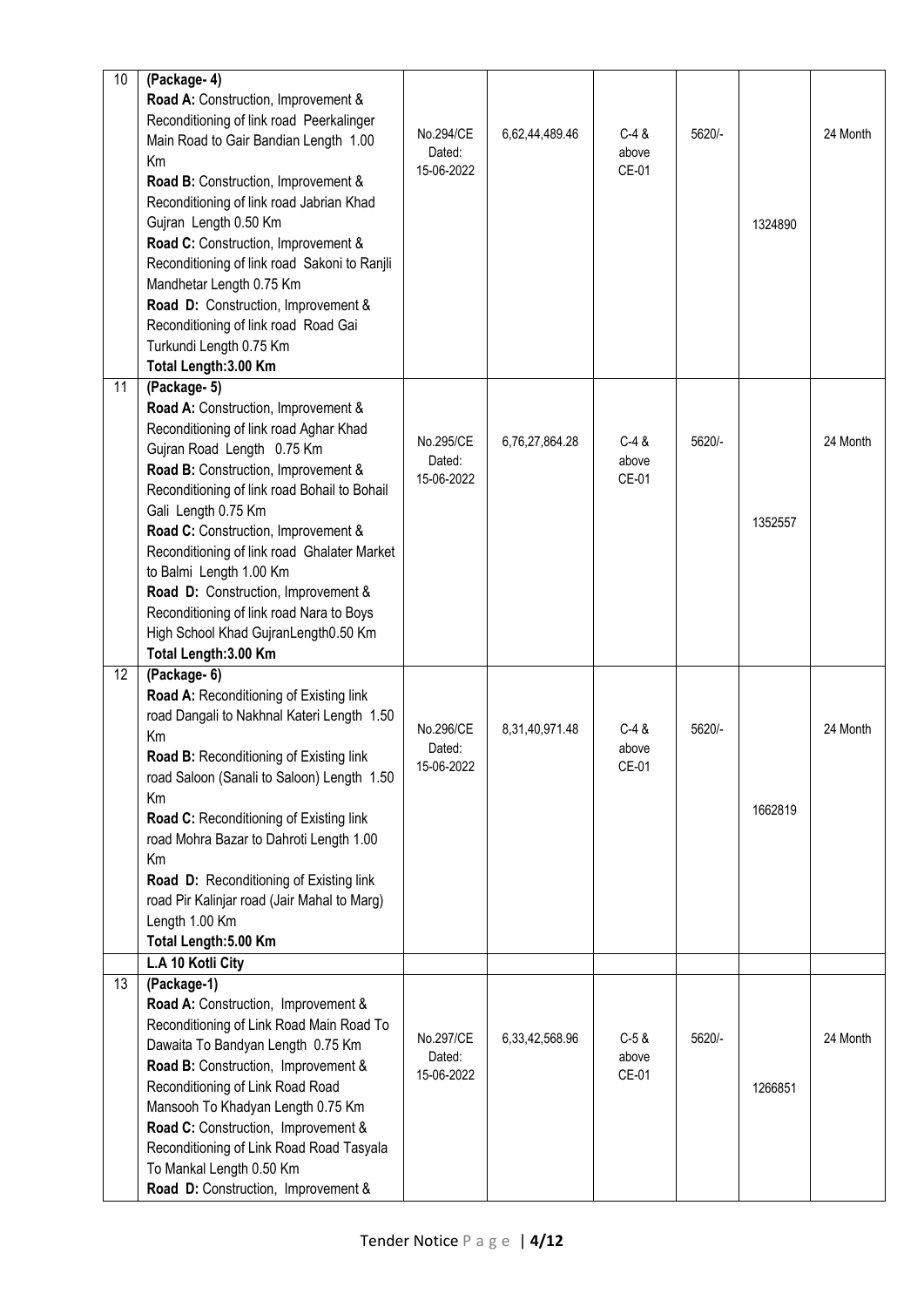|                 | Reconditioning of Link Road Kas Barali To<br>House Of Sabir Length 0.50 Km<br>Road E: Construction, Improvement &<br>Reconditioning of Link Road Mansooh<br>Ikram House To Gala Navid House Length<br>0.50 Km<br>Total Length: 3.00 Km.                                                                                                                                                                                                                                                                                                                                                                                                                    |                                   |                |                           |        |         |          |
|-----------------|------------------------------------------------------------------------------------------------------------------------------------------------------------------------------------------------------------------------------------------------------------------------------------------------------------------------------------------------------------------------------------------------------------------------------------------------------------------------------------------------------------------------------------------------------------------------------------------------------------------------------------------------------------|-----------------------------------|----------------|---------------------------|--------|---------|----------|
| $\overline{14}$ | (Package-2)<br>Road A: Construction, Improvement &<br>Reconditioning of Link Road Daghari To<br>Dhaar Length 1.00 Km<br>Road B: Construction, Improvement &<br>Reconditioning of Link Road Road Nashaki<br>Rehmani Mullah Barali Length 0.50 Km<br>Road C: Construction, Improvement &<br>Reconditioning of Link Road Road Barali<br>Chatha Mullah Haji Sadeeq Length 0.50<br>Km<br>Road D: Construction, Improvement &<br>Reconditioning of Link Road Mansooh To<br>Dahri Sagyam House Of Abdul Qyoum<br>Length 0.50 Km<br>Road E: Construction, Improvement &<br>Reconditioning of Link Road Barali To<br>Fafeel Length 0.50 Km<br>Total Length: 3.00 Km | No.298/CE<br>Dated:<br>15-06-2022 | 5,78,72,739.80 | $C-5$ &<br>above<br>CE-01 | 5620/- | 1157455 | 24 Month |
| 15              | (Package-3)<br>Road A: Construction, Improvement &<br>Reconditioning of Link Road Saroot Nullah<br>To Dahri Mohra Thalalat Length 1.00 Km<br>Road B: Construction, Improvement &<br>Reconditioning of Link Road Thalalat to<br>Karoin Road Length 1.00 Km<br>Road C: Construction, Improvement &<br>Reconditioning of Link Road Fairing Range<br>To Kas Mullah Butt Razag Length 0.50 Km<br>Road D: Construction, Improvement &<br>Reconditioning of Link Road Gajyal Length<br>0.50 Km<br>Total Length: 3.00 Km                                                                                                                                           | No.299/CE<br>Dated:<br>15-06-2022 | 6,20,84,625.84 | $C-5$ &<br>above<br>CE-01 | 5620/- | 1241693 | 24 Month |
| 16              | (Package-4)<br>Road A: Construction, Improvement &<br>Reconditioning of Link Road Kalyari To<br>Kalmar Length 0.50 Km<br>Road B: Construction, Improvement &<br>Reconditioning of Link Road Phagwar<br>Mohra To Mohra Gujran Length 0.50 Km<br>Road C: Construction, Improvement &<br>Reconditioning of Link Road Dahri Nullah<br>To Jozwi Mandi Hill Length 1.50 Km<br>Road D: Construction, Improvement &<br>Reconditioning of Link Road Ratta Chowki<br>House Of Raja Yasin Length 0.50 Km<br>Total Length: 3.00 Km                                                                                                                                     | No.300/CE<br>Dated:<br>15-06-2022 | 6,74,94,948.34 | $C-4$ &<br>above<br>CE-01 | 5620/- | 1349899 | 24 Month |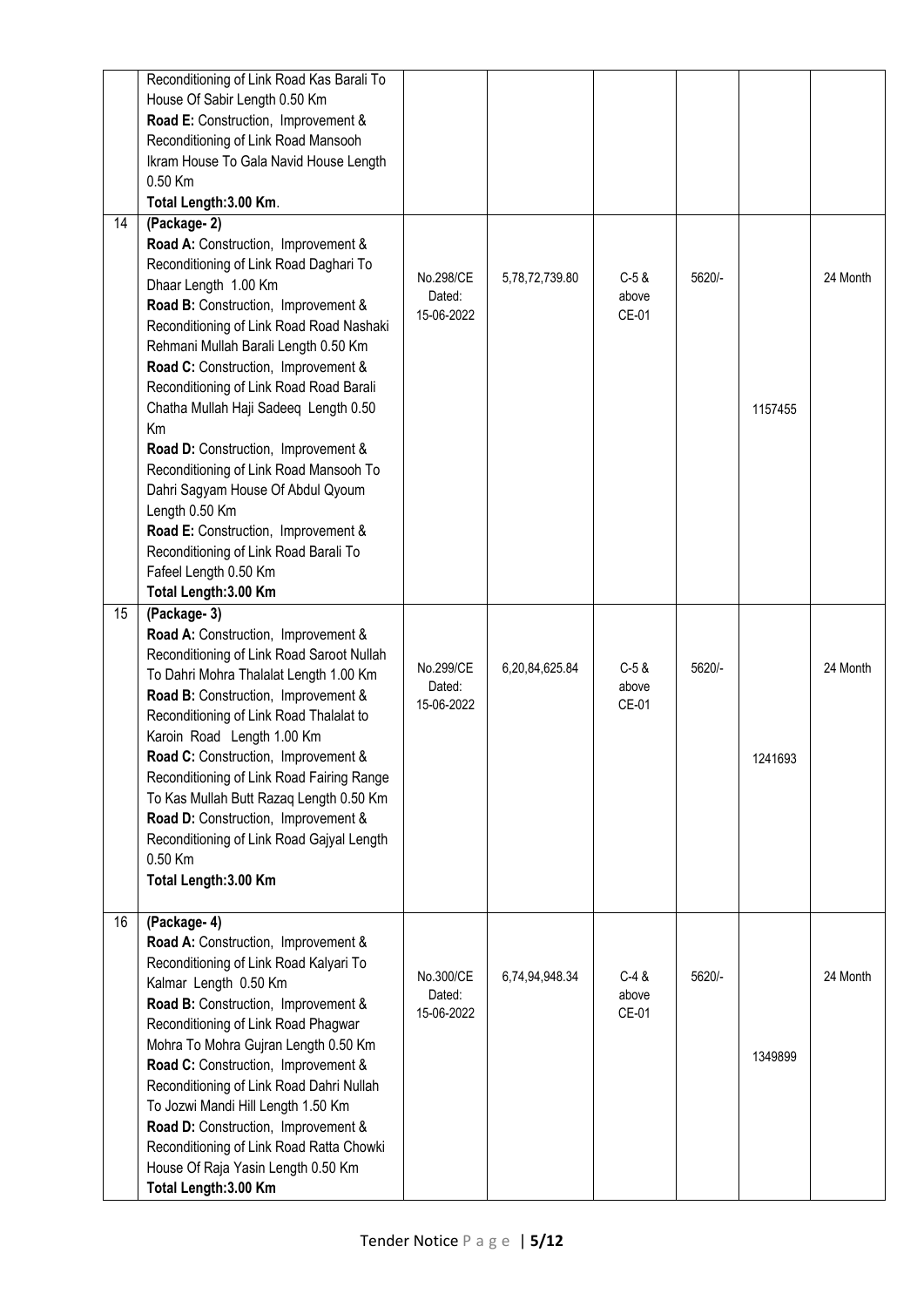| 17 | (Package- 5)                                     |            |                |         |        |         |          |
|----|--------------------------------------------------|------------|----------------|---------|--------|---------|----------|
|    | Road A: Construction, Improvement &              |            |                |         |        |         |          |
|    | Reconditioning of Link Road Chaither To          |            |                |         |        |         |          |
|    | Majwayla Kohmar Length 0.50 Km                   | No.301/CE  | 6,25,96,379.47 | $C-5$ & | 5620/- |         | 24 Month |
|    | Road B: Construction, Improvement &              | Dated:     |                | above   |        |         |          |
|    | Reconditioning of Link Road Road Boli            | 15-06-2022 |                | CE-01   |        |         |          |
|    | Bandi To Plaan Mohra Samroor Length              |            |                |         |        |         |          |
|    | 0.50 Km                                          |            |                |         |        |         |          |
|    | Road C: Construction, Improvement &              |            |                |         |        |         |          |
|    | Reconditioning of Link Road Mansooh To           |            |                |         |        |         |          |
|    |                                                  |            |                |         |        | 1251928 |          |
|    | Sapla Nara Doctor Faisal House Length<br>0.50 Km |            |                |         |        |         |          |
|    |                                                  |            |                |         |        |         |          |
|    | Road D: Construction, Improvement &              |            |                |         |        |         |          |
|    | Reconditioning of Link Road Manel Colour         |            |                |         |        |         |          |
|    | Road To Fagoosh Road Length 1.00 Km              |            |                |         |        |         |          |
|    | Road E: Construction, Improvement &              |            |                |         |        |         |          |
|    | Reconditioning of Link Road High School          |            |                |         |        |         |          |
|    | Kalyal Mohra Manel Length0.50 Km                 |            |                |         |        |         |          |
|    | Total Length: 3.00 Km                            |            |                |         |        |         |          |
| 18 | (Package- 6)                                     |            |                |         |        |         |          |
|    | Road A: Reconditioning of Existing link          |            |                |         |        |         |          |
|    | road Mansooh To Barali Length 0.75 Km            | No.302/CE  | 8,32,14,803.18 | $C-4$ & | 5620/- |         | 24 Month |
|    | Road B: Reconditioning of Existing link          | Dated:     |                | above   |        |         |          |
|    | road Govt Boys School Barali To Nashaki          | 15-06-2022 |                | CE-01   |        |         |          |
|    | Length 0.75 Km                                   |            |                |         |        |         |          |
|    | Road C: Reconditioning of Existing link          |            |                |         |        |         |          |
|    | road Haidry Bridge to Latifabad Length 0.50      |            |                |         |        |         |          |
|    | Km                                               |            |                |         |        |         |          |
|    | Road D: Reconditioning of Existing link          |            |                |         |        |         |          |
|    | road Chaprian To Kohmar Length 0.50 Km           |            |                |         |        |         |          |
|    | Road E: Reconditioning of Existing link          |            |                |         |        |         |          |
|    | road Pang Pairaan Koot Mughlaan Length           |            |                |         |        | 1664296 |          |
|    | 0.50 Km                                          |            |                |         |        |         |          |
|    | Road F: Reconditioning of Existing link          |            |                |         |        |         |          |
|    | road A.P.S School Chahwani Itrali Gate           |            |                |         |        |         |          |
|    | Mandi Length 0.50 Km                             |            |                |         |        |         |          |
|    | Road G: Reconditioning of Existing link          |            |                |         |        |         |          |
|    | road Main Road Palhather To Mullah Faisal        |            |                |         |        |         |          |
|    | Shah Length 0.50 Km                              |            |                |         |        |         |          |
|    | Road H: Reconditioning of Existing link          |            |                |         |        |         |          |
|    | road Main Road Sarda Chawani To Mullah           |            |                |         |        |         |          |
|    | Amir Shah 0.50 Km                                |            |                |         |        |         |          |
|    | Road I: Reconditioning of Existing link road     |            |                |         |        |         |          |
|    | Jail Road 0.50 Km                                |            |                |         |        |         |          |
|    | Total Length: 5.00 Km                            |            |                |         |        |         |          |
|    | L.A 11 Sehnsa                                    |            |                |         |        |         |          |
| 19 | (Package-1)                                      |            |                |         |        |         |          |
|    | Road A: Construction, Improvement, &             |            |                |         |        |         |          |
|    | Reconditioning Of Link Road Chack Langer         | No.303/CE  | 6,27,01,143.38 | $C-5$ & | 5620/- |         | 24 Month |
|    | Ghulam House to Chaudhary Ikhlaq House           | Dated:     |                | above   |        |         |          |
|    | Length 0.95 Km                                   | 15-06-2022 |                | CE-01   |        | 1254023 |          |
|    | Road B: Construction, Improvement, &             |            |                |         |        |         |          |
|    | Reconditioning Of Link Road Ch Iklaq             |            |                |         |        |         |          |
|    | House to Naka Length 0.28 Km                     |            |                |         |        |         |          |
|    |                                                  |            |                |         |        |         |          |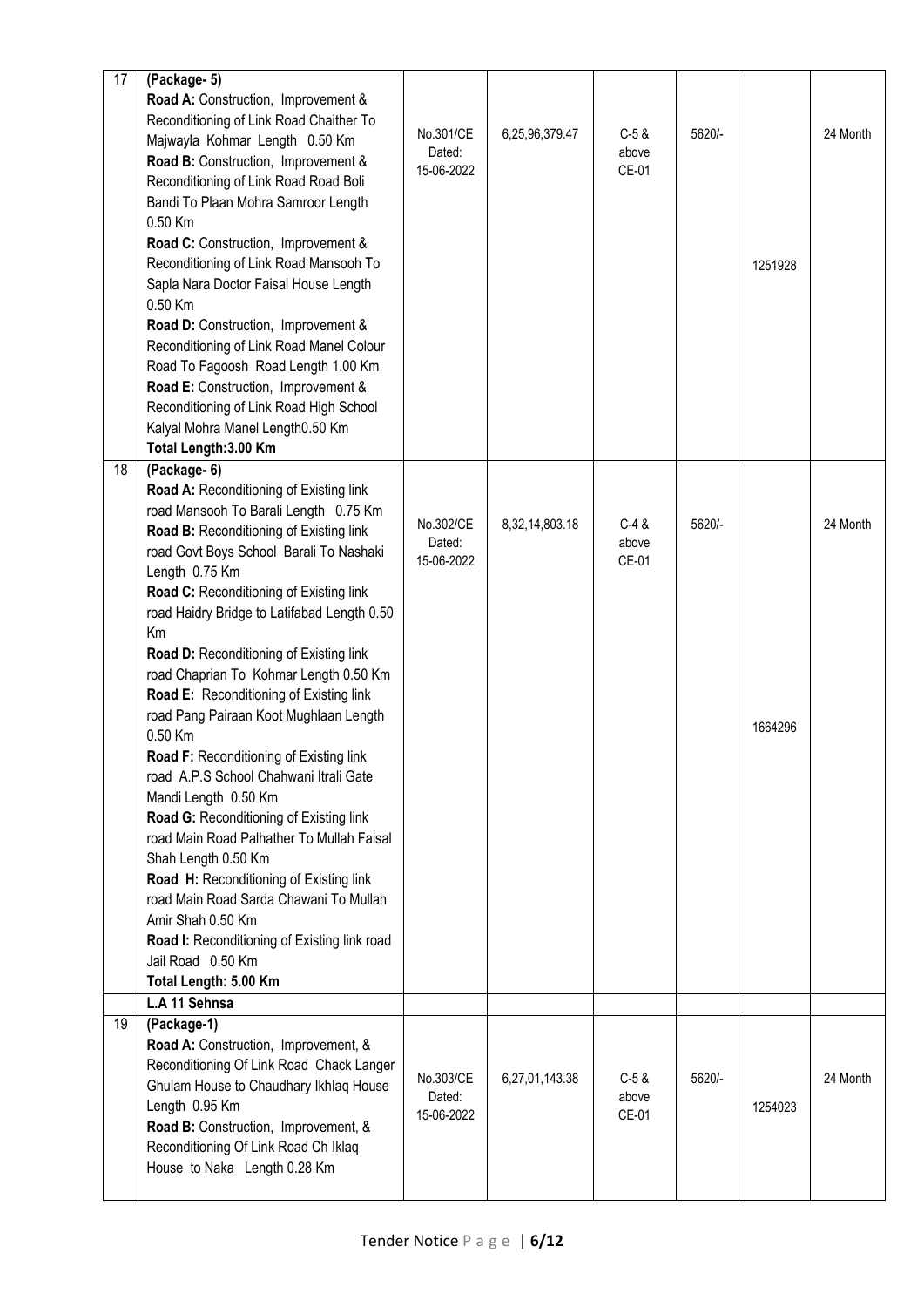|    | Road C: Construction, Improvement, &<br>Reconditioning Of Link Road Chack Langer<br>to Ghulam House Length 0.27 Km<br>Road D: Construction, Improvement, &<br>Reconditioning Of Link Road Samroian To<br>Nullah Namatran Length 1.00 Km<br>Road E: Construction, Improvement, &<br>Reconditioning Of Link Road Kathar Road<br>To Murshid Abad Length 0.50 Km<br>Total Length: 3.00 Km.                                                                                                                              |                                   |                |                           |        |         |          |
|----|---------------------------------------------------------------------------------------------------------------------------------------------------------------------------------------------------------------------------------------------------------------------------------------------------------------------------------------------------------------------------------------------------------------------------------------------------------------------------------------------------------------------|-----------------------------------|----------------|---------------------------|--------|---------|----------|
| 20 | (Package-2)<br>Road A: Construction, Improvement, &<br>Reconditioning Of Link Road Narot To Keri<br>Mahlyan Length 2.00 Km<br>Road B: Construction, Improvement, &<br>Reconditioning Of Link Road Pailan Cross<br>To Jallow Gujjrain Length 1.00 Km<br>Total Length: 3.00 Km                                                                                                                                                                                                                                        | No.304/CE<br>Dated:<br>15-06-2022 | 5,71,47,368.50 | $C-5$ &<br>above<br>CE-01 | 5620/- | 1142947 | 24 Month |
| 21 | (Package-3)<br>Road A: Construction, Improvement, &<br>Reconditioning Of Link Road Broti Ratti Miti<br>To Shakra Kotli Length 1.00 Km<br>Road B: Construction, Improvement, &<br>Reconditioning Of Link Road Nawni To<br>Sahandi Length 1.00 Km<br>Road C: Construction, Improvement, &<br>Reconditioning Of Link Road Bawal Main<br>road to Sachwal Length 0.9 0 Km<br>Road D: Construction, Improvement, &<br>Reconditioning Of Link Road Suchwal Gala<br>to Yaseen House Length 0.10 Km<br>Total Length: 3.00 Km | No.305/CE<br>Dated:<br>15-06-2022 | 6,68,79,745.59 | $C-4$ &<br>above<br>CE-01 | 5620/- | 1337595 | 24 Month |
| 22 | (Package-4)<br>Road A: Construction, Improvement, &<br>Reconditioning Of Link Road Jalkha To<br>Mori Seydhen Length 1.00 Km<br>Road B: Construction, Improvement, &<br>Reconditioning Of Link Road Kalor road<br>Satal To Hajrora Length 1.00 Km<br>Road C: Construction, Improvement, &<br>Reconditioning Of Link Road Chahni Bridge<br>To Fafrila Length 1.0 0 Km<br>.Total Length: 3.00 Km                                                                                                                       | No.306/CE<br>Dated:<br>15-06-2022 | 5,65,88,575.34 | $C-5$ &<br>above<br>CE-01 | 5620/- | 1131772 | 24 Month |
| 23 | (Package- 5)<br>Road A: Construction, Improvement, &<br>Reconditioning Of Link Road Sonchal To<br>Thara Length 1.00Km<br>Road B: Construction, Improvement, &<br>Reconditioning Of Link Road Dungi Sanoot<br>To Hafiz Abad Length 1.00 Km<br>Road C: Construction, Improvement, &<br>Reconditioning Of Link Road Phagwara To<br>link Kahala Length 1.00 Km<br>Total Length: 3.00 Km                                                                                                                                 | No.307/CE<br>Dated:<br>15-06-2022 | 6,65,56,015.09 | $C-4$ &<br>above<br>CE-01 | 5620/- | 1331120 | 24 Month |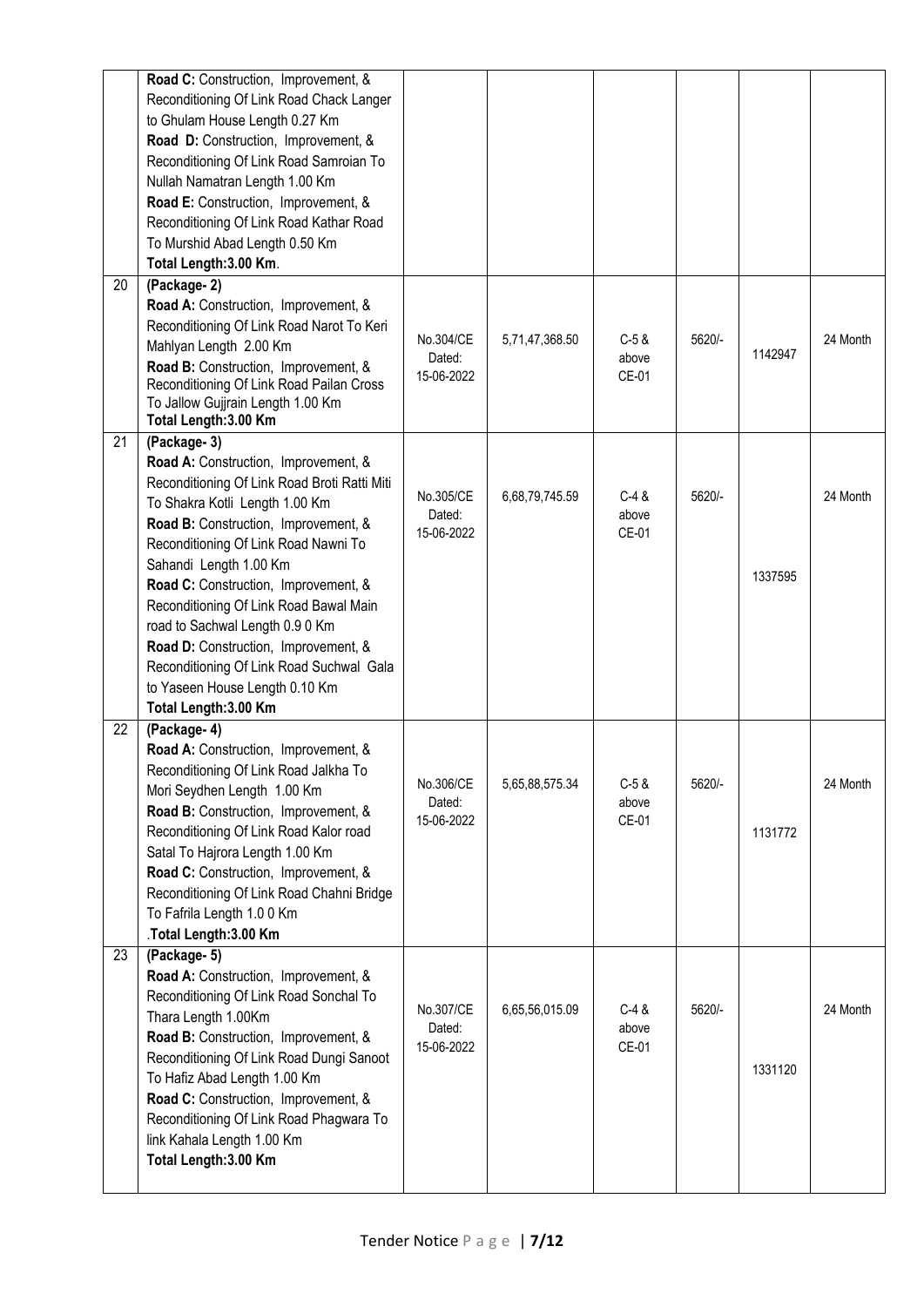| 24 | (Package- 6)<br>Road A: Reconditioning of Existing link<br>road Potha Bazar To Nawan Length<br>2.00Km<br>Road B: Reconditioning of Existing link<br>road Trayan Rajoor Cross To Dera Nawab<br>Khan Length 1.00 Km<br>Road C: Reconditioning of Existing link<br>road Pindi Main Road To Trala Length 1.00                                                                                                                                                                                                                                                                                                                                                                                                    | No.308/CE<br>Dated:<br>15-06-2022 | 8,53,22,925.44 | $C-4$ &<br>above<br>CE-01 | 5620/- | 1706459 | 24 Month |
|----|--------------------------------------------------------------------------------------------------------------------------------------------------------------------------------------------------------------------------------------------------------------------------------------------------------------------------------------------------------------------------------------------------------------------------------------------------------------------------------------------------------------------------------------------------------------------------------------------------------------------------------------------------------------------------------------------------------------|-----------------------------------|----------------|---------------------------|--------|---------|----------|
|    | Km<br>Road D: Reconditioning of Existing link<br>road Trayan Main Road To Rajoor Length<br>1.00 Km<br>Total Length: 5.00 Km                                                                                                                                                                                                                                                                                                                                                                                                                                                                                                                                                                                  |                                   |                |                           |        |         |          |
|    | L.A 12 Charhoi                                                                                                                                                                                                                                                                                                                                                                                                                                                                                                                                                                                                                                                                                               |                                   |                |                           |        |         |          |
| 25 | (Package-1)<br>Road A: Construction, Improvement &<br>Reconditioning Of Link Road Phalal Khurd<br>to Shee Kass Length1.00 Km<br>Road B: Construction, Improvement &<br>Reconditioning Of Link Road Chola to Hill<br>Lodhara Length 0.50 Km                                                                                                                                                                                                                                                                                                                                                                                                                                                                   | No.309/CE<br>Dated:<br>15-06-2022 | 7,40,48,428.44 | $C-4$ &<br>above<br>CE-01 | 5620/- |         | 24 Month |
|    | Road C: Construction, Improvement&<br>Reconditioning Of Link Road Gwand Pillan<br>Length 0.50Km<br>Road D: Construction, Improvement &<br>Reconditioning Of Link Road Dulya Jattan<br>Mullah Pangyal Mohra Length 0.44 Km<br>Road E: Construction, Improvement &<br>Reconditioning Of Link Road Jari to Khori<br>i/c link simblegah Length 0.50 Km<br>Total Length: 2.94 Km.                                                                                                                                                                                                                                                                                                                                 |                                   |                |                           |        | 1480969 |          |
| 26 | (Package-2)<br>Road A: Construction, Improvement &<br>Reconditioning Of Link Road Dulya Jattan<br>Mullah Molvi Banka Length 0.50Km<br>Road B: Construction, Improvement &<br>Reconditioning Of Link Road Maryari<br>Length 0.50 Km<br>Road C: Construction, Improvement&<br>Reconditioning Of Link Road Jabbra to<br>Upper Jabbra Length 0. 50Km<br>Road D: Construction, Improvement &<br>Reconditioning Of Link Road Kai to Bardla<br>Length 0.50 Km<br>Road E: Construction, Improvement &<br>Reconditioning Of Link Road Karari Peli to<br>Peer Length 0.42 Km<br>Road F: Construction, Improvement &<br>Reconditioning Of Link Road Tillchacha<br>Chowk Sahiban Length 0.64 Km<br>Total Length: 3.06 Km | No.310/CE<br>Dated:<br>15-06-2022 | 6,55,86,753.34 | $C-4$ &<br>above<br>CE-01 | 5620/- | 1311735 | 24 Month |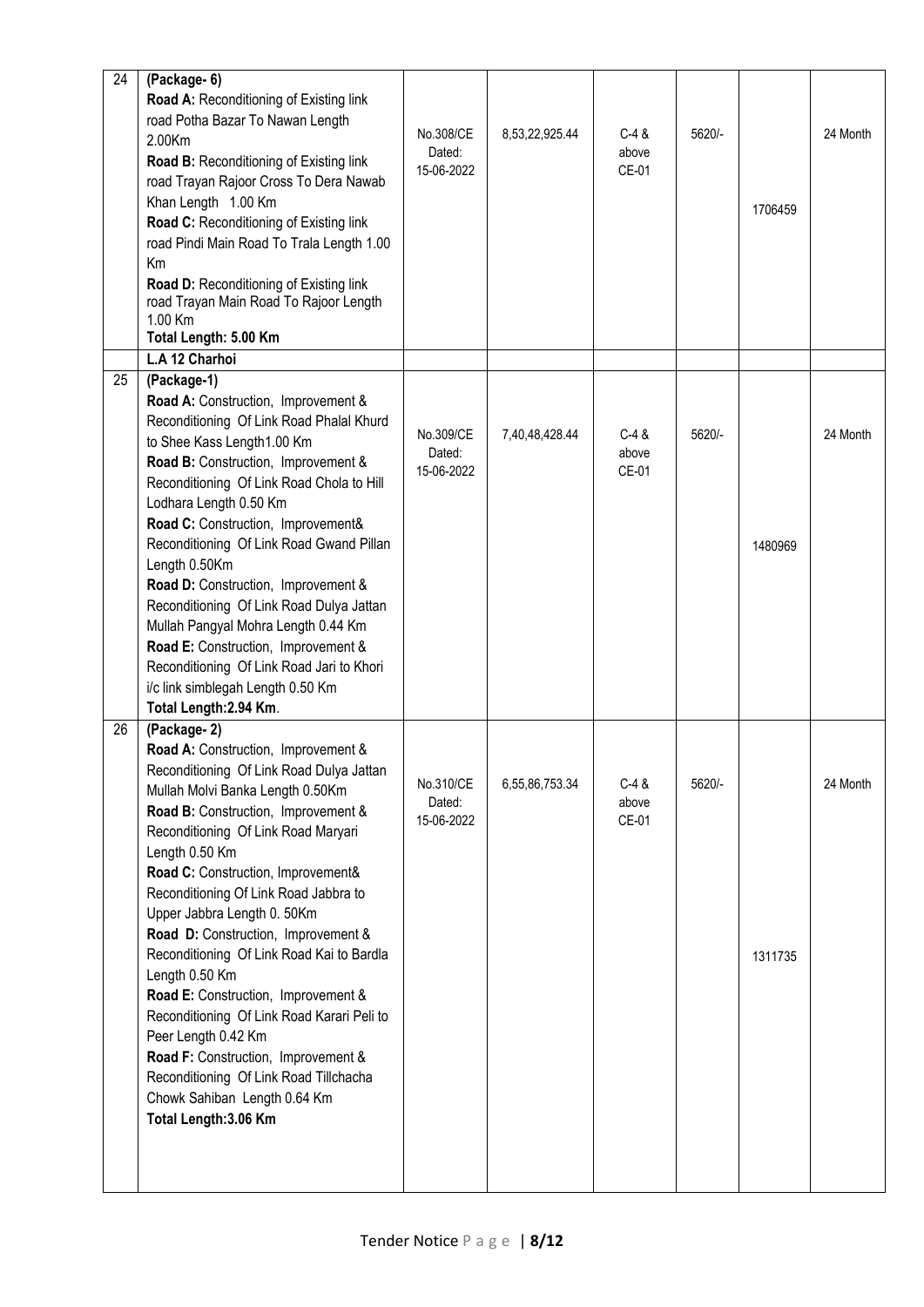| 27 | (Package-3)                                                      |                      |                |                |        |         |          |
|----|------------------------------------------------------------------|----------------------|----------------|----------------|--------|---------|----------|
|    | Road A: Construction, Improvement &                              |                      |                |                |        |         |          |
|    | Reconditioning Of Link Road Upper kas to                         |                      |                |                |        |         |          |
|    | Lower kas Near H/O Ch. Muhammad Alam                             | No.311/CE            | 6,49,35,182.84 | $C-5$ &        | 5620/- |         | 24 Month |
|    | Length 0.50 Km                                                   | Dated:<br>15-06-2022 |                | above<br>CE-01 |        |         |          |
|    | Road B: Construction, Improvement &                              |                      |                |                |        |         |          |
|    | Reconditioning Of Link Road Main Road                            |                      |                |                |        |         |          |
|    | Khanka Kotera to Banga Near H/O                                  |                      |                |                |        |         |          |
|    | Mushtaq Length 0.50 Km                                           |                      |                |                |        |         |          |
|    | Road C: Construction, Improvement &                              |                      |                |                |        |         |          |
|    | Reconditioning Of Link Road Kaniti to                            |                      |                |                |        |         |          |
|    | Kasnal Length 0.5 0 Km                                           |                      |                |                |        |         |          |
|    | Road D: Construction, Improvement &                              |                      |                |                |        | 1298704 |          |
|    | Reconditioning Of Link Road Sangal to                            |                      |                |                |        |         |          |
|    | Mullah Member Muhammad Hussain                                   |                      |                |                |        |         |          |
|    | Length 0.5 0 Km                                                  |                      |                |                |        |         |          |
|    | Road E: Construction, Improvement &                              |                      |                |                |        |         |          |
|    | Reconditioning Of Link Road Sangal                               |                      |                |                |        |         |          |
|    | Sabzcot H/o Professor Fayyaz Length 0.50                         |                      |                |                |        |         |          |
|    | Km                                                               |                      |                |                |        |         |          |
|    | Road F: Construction, Improvement &                              |                      |                |                |        |         |          |
|    | Reconditioning Of Link Road Chawal                               |                      |                |                |        |         |          |
|    | Mullah Master Noor Muhammad Length                               |                      |                |                |        |         |          |
|    | 0.50 Km                                                          |                      |                |                |        |         |          |
|    | Total Length: 3.00 Km                                            |                      |                |                |        |         |          |
| 27 | (Package-4)                                                      |                      |                |                |        |         |          |
|    | Road A: Construction, Improvement &                              |                      |                |                |        |         |          |
|    | Reconditioning Of Link Road Jamia Masjid                         | No.312/CE            | 6,35,01,106.75 | $C-5$ &        | 5620/- |         | 24 Month |
|    | Bratlah Nanoor Road Length 0.50 Km                               | Dated:               |                | above          |        |         |          |
|    | Road B: Construction, Improvement &                              | 15-06-2022           |                | CE-01          |        |         |          |
|    | Reconditioning Of Link Road Chanpur to                           |                      |                |                |        |         |          |
|    | Dharda Length 0.50 Km                                            |                      |                |                |        |         |          |
|    | Road C: Construction, Improvement &                              |                      |                |                |        |         |          |
|    | Reconditioning Of Link Road Arooth to                            |                      |                |                |        |         |          |
|    | Ghai Mullah Malkan Length 0.50 Km                                |                      |                |                |        | 1270022 |          |
|    | Road D: Construction, Improvement &                              |                      |                |                |        |         |          |
|    | Reconditioning Of Link Road Ploti                                |                      |                |                |        |         |          |
|    | Changpur Length 0.5 0 Km                                         |                      |                |                |        |         |          |
|    | Road E: Construction, Improvement &                              |                      |                |                |        |         |          |
|    | Reconditioning Of Link Road Brahtla to                           |                      |                |                |        |         |          |
|    | Brahtla Bala Length 0.50 Km                                      |                      |                |                |        |         |          |
|    | Road F: Construction, Improvement &                              |                      |                |                |        |         |          |
|    | Reconditioning Of Link Road Brahtla to<br>Tanderi Length 0.50 Km |                      |                |                |        |         |          |
|    | Total Length: 3.00 Km                                            |                      |                |                |        |         |          |
| 29 | (Package- 5)                                                     |                      |                |                |        |         |          |
|    | Road A: Construction, Improvement &                              |                      |                |                |        |         |          |
|    | Reconditioning Of Link Road Khanka                               |                      |                |                |        |         |          |
|    | Ketora Mullah Raiz Shaheen Length 0.50                           | No.313/CE            | 6,38,96,496.63 | $C-5$ &        | 5620/- |         | 24 Month |
|    | Km                                                               | Dated:               |                | above          |        |         |          |
|    | Road B: Construction, Improvement &                              | 15-06-2022           |                | CE-01          |        | 1277930 |          |
|    | Reconditioning Of Link Road Salyout to                           |                      |                |                |        |         |          |
|    | Mullah Master Fareed Length 0.50 Km                              |                      |                |                |        |         |          |
|    | Road C: Construction, Improvement &                              |                      |                |                |        |         |          |
|    | Reconditioning Of Link Road Ch Fazal                             |                      |                |                |        |         |          |
|    |                                                                  |                      |                |                |        |         |          |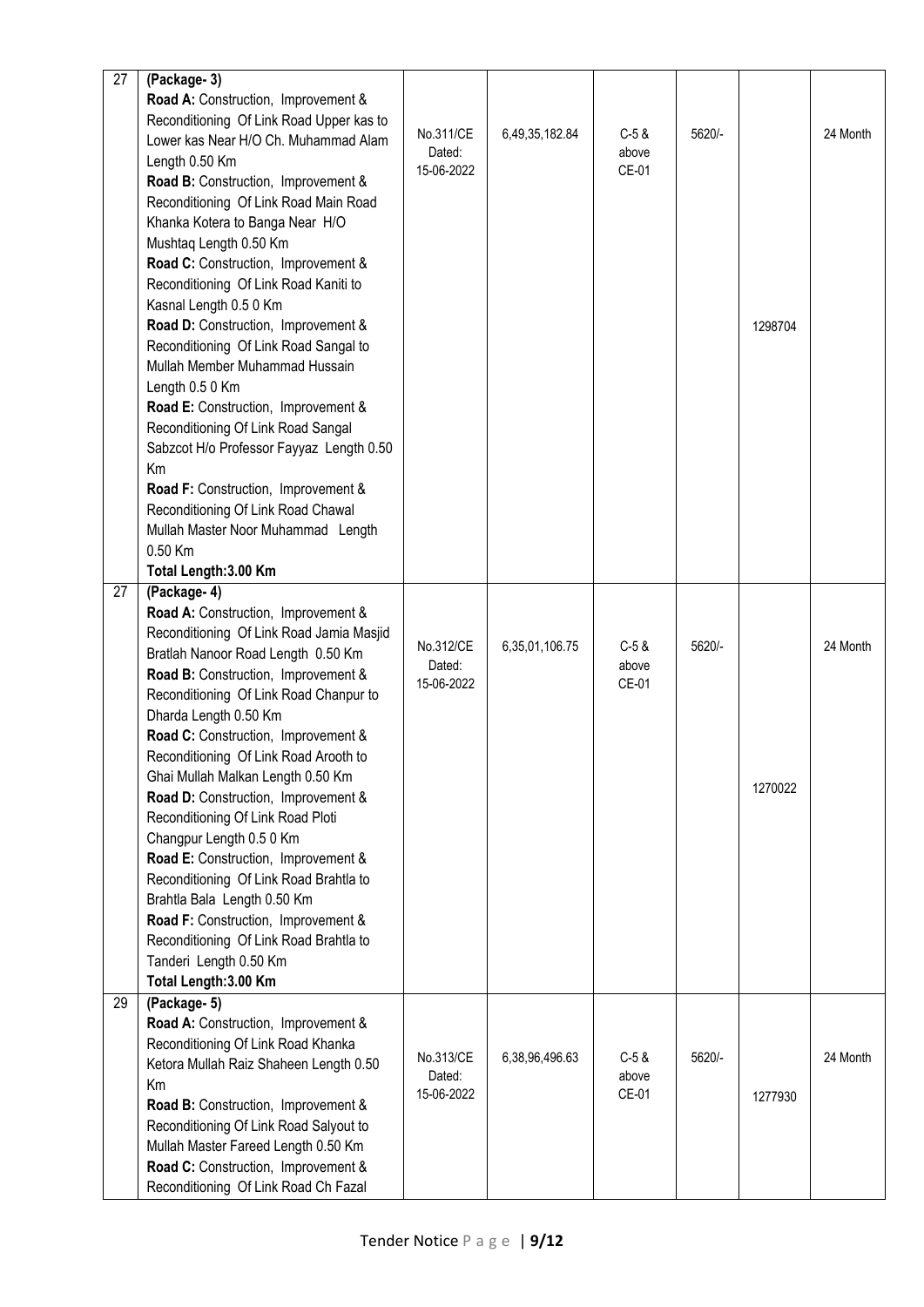|    | House Danna to Mullah Mughlan Chamber<br>Length 0.50 Km<br>Road D: Construction, Improvement &<br>Reconditioning Of Link Road Dungi Main<br>Road to Mullah Saeed Ijaz Length 0.5 0 Km<br>Road E: Construction, Improvement &<br>Reconditioning Of Link Road Nar to Nakka<br>Kaloor Khanka Ketora Length 0.50 Km<br>Road F:Construction, Improvement &<br>Reconditioning Of Link Road Danna H/O                                                                                                                                                                                                                                                                                                                                          |                                   |                    |                           |        |         |          |
|----|-----------------------------------------------------------------------------------------------------------------------------------------------------------------------------------------------------------------------------------------------------------------------------------------------------------------------------------------------------------------------------------------------------------------------------------------------------------------------------------------------------------------------------------------------------------------------------------------------------------------------------------------------------------------------------------------------------------------------------------------|-----------------------------------|--------------------|---------------------------|--------|---------|----------|
|    | Master Mehboob Length 0.50 Km<br>Total Length: 3.00 Km                                                                                                                                                                                                                                                                                                                                                                                                                                                                                                                                                                                                                                                                                  |                                   |                    |                           |        |         |          |
| 30 | (Package- 6)<br>Road A: Reconditioning of Existing link<br>road Takki to Sandhai Length 1.00Km<br>Road B: Reconditioning of Existing link<br>road Nar Pajwal Length 1.00 Km<br>Road C: Reconditioning of Existing link<br>road Karari Peli Length 1.00 Km<br>Road D: Reconditioning of Existing link<br>road Naghal To Simble Length 1.00 Km<br>Road E: Reconditioning of Existing link<br>road jabber Durlia Gujran Length 1.00 Km<br>Total Length: 5.00 Km                                                                                                                                                                                                                                                                            | No.314/CE<br>Dated:<br>15-06-2022 | 8,53,21,189.18     | $C-4$ &<br>above<br>CE-01 | 5620/- | 1706424 | 24 Month |
|    | L.A 13Khuiratta                                                                                                                                                                                                                                                                                                                                                                                                                                                                                                                                                                                                                                                                                                                         |                                   |                    |                           |        |         |          |
| 31 | (Package-1)<br>Road A: Construction, Improvement &<br>Reconditioning of Link road Jamia Masjid<br>Phalni To Muhallah Rathian I/C Box<br>Culvert Length 0.50Km<br>Road B: Construction, Improvement &<br>Reconditioning of Link road Dhakkhana<br>Bazar To Dairy Naka Length 0.50 Km<br>Road C: Construction, Improvement&<br>Reconditioning of Link road Kanwan More<br>Chachian Mohra To Hill Talab Master Tariq<br>House Length 0. 50Km<br>Road D: Construction, Improvement &<br>Reconditioning of Link road Doma Maqdam<br>Haneef More To Khadam Hussain More<br>Length 0.50 Km<br>Road E: Construction, Improvement &<br>Reconditioning of Link road Link Road Nindi<br>To Nindi Bala Road Length 1.00 Km<br>Total Length: 3.00Km. | No.315/CE<br>Dated:<br>15-06-2022 | 7,40,01,497.58     | $C-4$ &<br>above<br>CE-01 | 5620/- | 1480030 | 24 Month |
| 32 | (Package-2)<br>Road A: Construction, Improvement &<br>Reconditioning of Link road Biyal To Biyal<br>Sehore Main Road Length 0.50Km<br>Road B: Construction, Improvement &<br>Reconditioning of Link road House Of<br>Professor Asif Bain Thala Length 0.50 Km<br>Road C: Construction, Improvement &<br>Reconditioning of Link road Marhota Main<br>road To Narra Muhallah Doctor Sadiq Sahib                                                                                                                                                                                                                                                                                                                                           | No.316/CE<br>Dated:<br>15-06-2022 | 6, 15, 95, 272. 29 | $C-5$ &<br>above<br>CE-01 | 5620/- | 1231905 | 24 Month |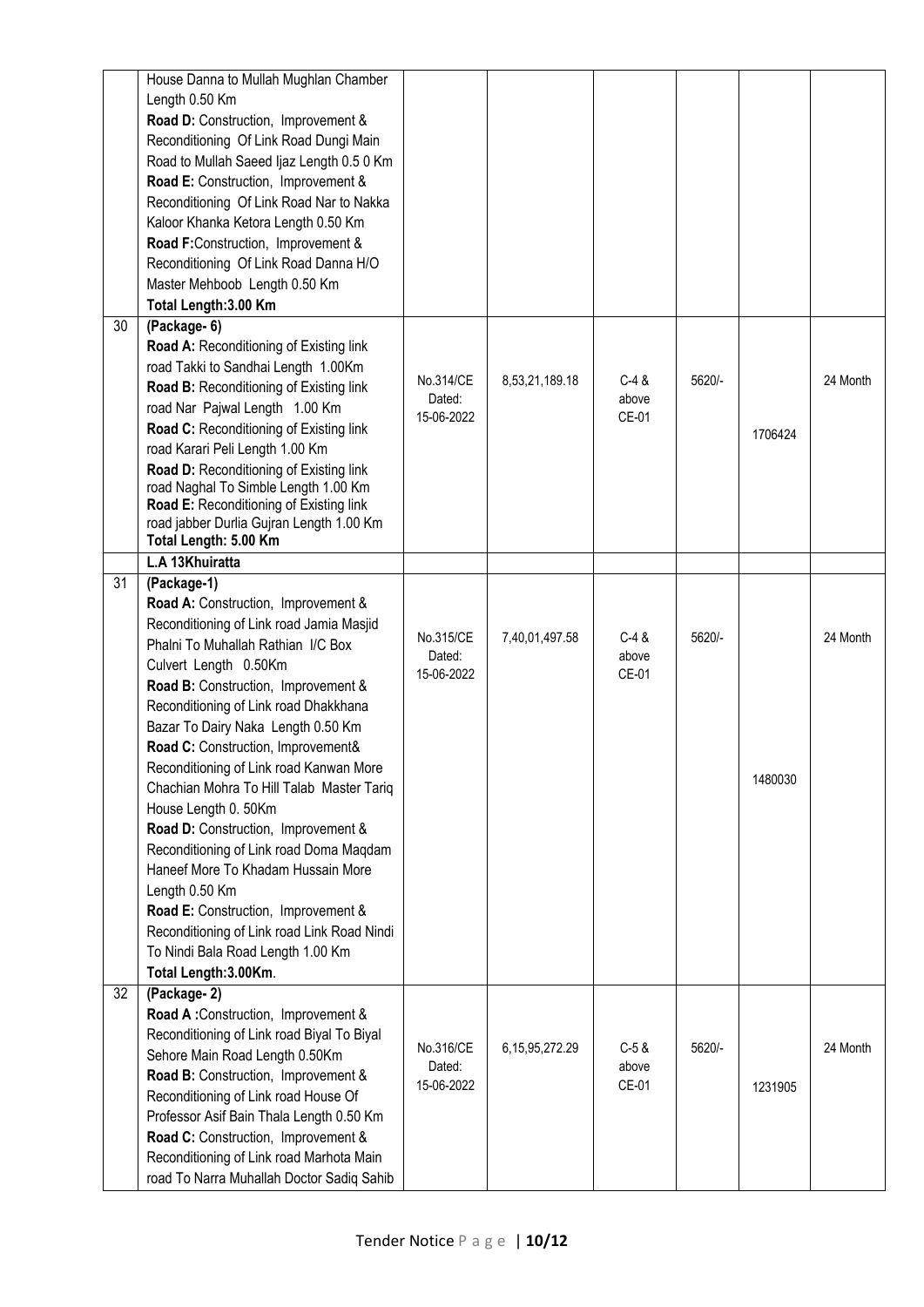|                 | Length 0. 50Km<br>Road D: Construction, Improvement &<br>Reconditioning of Link road Galla<br>Qaberstan Majwar To Kandi Muhallah<br>Mukhtar Length 0.50 Km<br>Road E: Construction, Improvement &<br>Reconditioning of Link road Lassa Galla To<br>H/O Docter Raza Length 0.50 Km<br>Road F: Construction, Improvement &<br>Reconditioning of Link road Bain Thala H/O<br>Ch. Shafeeq To H/O Ch. Rafeeq Muhallah<br>Length 0.50 Km<br>Total Length: 3.00 Km                                                                                                                                                                                                                                                                         |                                   |                |                           |        |         |          |
|-----------------|-------------------------------------------------------------------------------------------------------------------------------------------------------------------------------------------------------------------------------------------------------------------------------------------------------------------------------------------------------------------------------------------------------------------------------------------------------------------------------------------------------------------------------------------------------------------------------------------------------------------------------------------------------------------------------------------------------------------------------------|-----------------------------------|----------------|---------------------------|--------|---------|----------|
| 33              | (Package-3)<br>Road A: Construction, Improvement &<br>Reconditioning of Link road Gujjar Mandi To<br>Jogian Muhallah Length 0.50 Km<br>Road B: Construction, Improvement &<br>Reconditioning of Link road Chattar Dehra<br>Masjid To Master Walait House Length<br>0.50 Km<br>Road C: Construction, Improvement &<br>Reconditioning of Link road Chattar Dehra<br>Masjid To Chattar Dehrian Length 0.50<br>Km<br>Road D: Construction, Improvement &<br>Reconditioning of Link road Hawaldar<br>Rahoof Rehmat Janjot Bahadur Muhallah<br>Parat Length 1.00 Km<br>Road E: Construction, Improvement &<br>Reconditioning of Link road Mai Totti<br>Darbar To Muhallah QaziAkber Length 0.50<br>Km<br>Total Length: 3.00 Km            | No.317/CE<br>Dated:<br>15-06-2022 | 6,09,19,021.89 | $C-5$ &<br>above<br>CE-01 | 5620/- | 1218380 | 24 Month |
| $\overline{34}$ | (Package-4)<br>Road A: Construction, Improvement &<br>Reconditioning of Link road Brooth H/O<br>Ch. Altaf Mohallah Malkain Length 0.50 Km<br>Road B: Construction, Improvement &<br>Reconditioning of Link road Brooth To<br>Muhallah Kashmirian Length 0.50 Km<br>Road C: Construction, Improvement &<br>Reconditioning of Link road Boys Primary<br>School Mahajar Colony Bandli To House Of<br>Shokat Ameen Length 0.50 Km<br>Road D: Construction, Improvement &<br>Reconditioning of Link road Main Road<br>Chamber To Chamber Colony Length 1.00<br>Km<br>Road E: Construction, Improvement &<br>Reconditioning of Link road Ghora To Syaal<br>Including House Of Raja Arif Palain Length<br>0.50 Km<br>Total Length: 3.00 Km | No318./CE<br>Dated:<br>15-06-2022 | 6,60,34,543.36 | $C-4$ &<br>above<br>CE-01 | 5620/- | 1320691 | 24 Month |